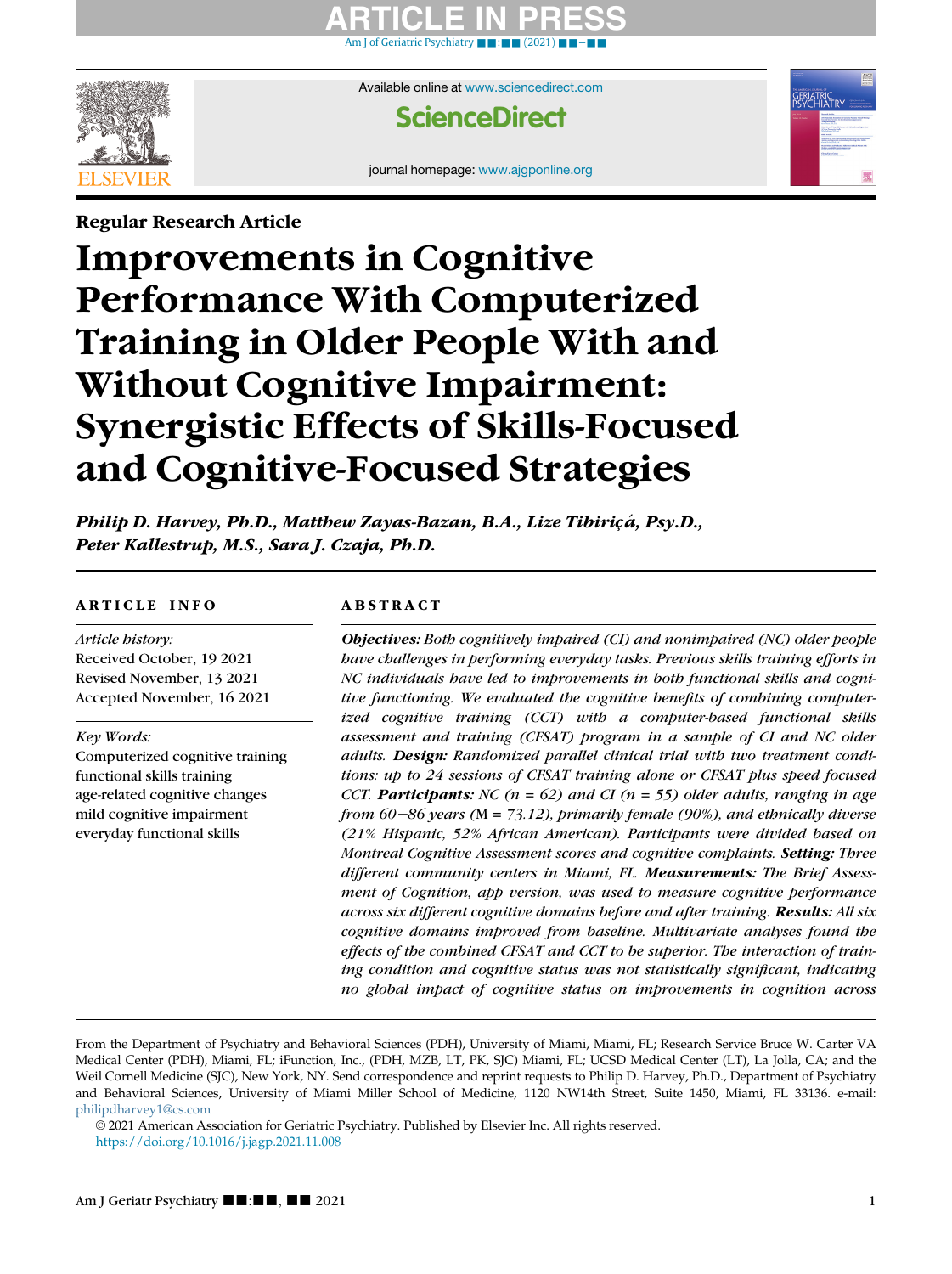# ARTICLE IN PRESS

## Cogniitive and Skills Training in Order Adults

training conditions. Conclusions: CFSAT training was associated with cognitive benefits, particularly in CI participants. The combined intervention led to greater improvements. Consistent with results of previous studies, there is considerable evidence of cognitive plasticity in older adults, including those with CI. (Am J Geriatr Psychiatry 2021;  $\blacksquare$   $\blacksquare$ :  $\blacksquare$   $\blacksquare$   $\blacksquare$ )

### **Highlights**

- What is the primary question addressed by this study?—This study addressed the question of whether computerized functional skills training improved cognition in older people with normal cognition or cognitive impairments.
- What is the main finding of this study?—Computerized functional skills training alone was associated with improvements in four of six cognitive domains assessed in participants with cognitive impairments. Overall, combined computerized cognitive and functional skills training led to greater improvements in all six domains of cognition across the two participant groups.
- What is the meaning of the finding?—These data suggest that both older people with cognitive impairments and normal cognition show evidence of plasticity in their cognitive functioning and that combining functional skills and cognitive training leads to wide-ranging cognitive improvements.

### **OBJECTIVES**

 $\overline{J}$  ith a predicted increase in the prevalence of Alzheimer's Disease (AD) of 75% in the next 25 years, aging-related cognitive challenges are a global concern.<sup>[1](#page-8-0)</sup> Mild Cognitive Impairment (MCI) is defined by cognitive functioning between normal and dementia, reflecting a decline in performance from a previous level. Amnestic MCI (a-MCI;<sup>[2](#page-8-1)</sup>) has been found to predict increased risk for developing AD.<sup>[3](#page-8-2)</sup>

Although there are multi-domain forms of MCI $<sup>4</sup>$  $<sup>4</sup>$  $<sup>4</sup>$ </sup> the classic definitions of MCI excluded functional impairments.<sup>[5](#page-8-4)</sup> However, the evidence indicates that participants with even mild MCI demonstrate impaired performance on paper and pencil tasks of everyday functional skills (e.g.,<sup>[6](#page-8-5)</sup>). Individuals with MCI performed worse than nonimpaired (NC) older adults but outperformed those with AD.<sup>7[−](#page-8-6)8</sup> Research has found similar effects with computer-based functional assessments, wherein younger participants outperformed older participants and functional performance was correlated with cognition in both groups.[9](#page-8-7) Other research found functional performance deficits in older adults with memory complaints $10$  compared to same-aged participants without complaints. Our research has shown that older adults with NC and CI have initial challenges in performing simulations of technology-based tasks such ATM and internet banking, and internet shopping, $^{11}$  $^{11}$  $^{11}$  with greater challenges in CI. Considering the importance of technology for functioning, these challenges place older individuals at a disadvantage in terms of being able to live independently in the increasingly digital world. $12$ 

Despite age-related changes in cognitive and functional tasks, considerable evidence suggests that older individuals retain cognitive plasticity and can benefit from computerized cognitive training (CCT). Reviews found significant benefits of CCT in those with subjec-tive cognitive decline<sup>[13](#page-8-11)</sup> and with MCI.<sup>[14](#page-8-12)</sup> A recent meta-analysis found that CCT was associated with significant improvements in processing speed, episodic memory, executive functioning, and working memory as well as overall performance.<sup>[15](#page-8-13)</sup>

CCT has also been used to train cognition among nonimpaired aging adults. For example, the ACTIVE trial found benefits of speed training on cognition among a sample of NC participants, aged 65 and over.[16](#page-8-14) The cognitive benefits of speed training were specific, $17$  were persistent for a decade, $18$  and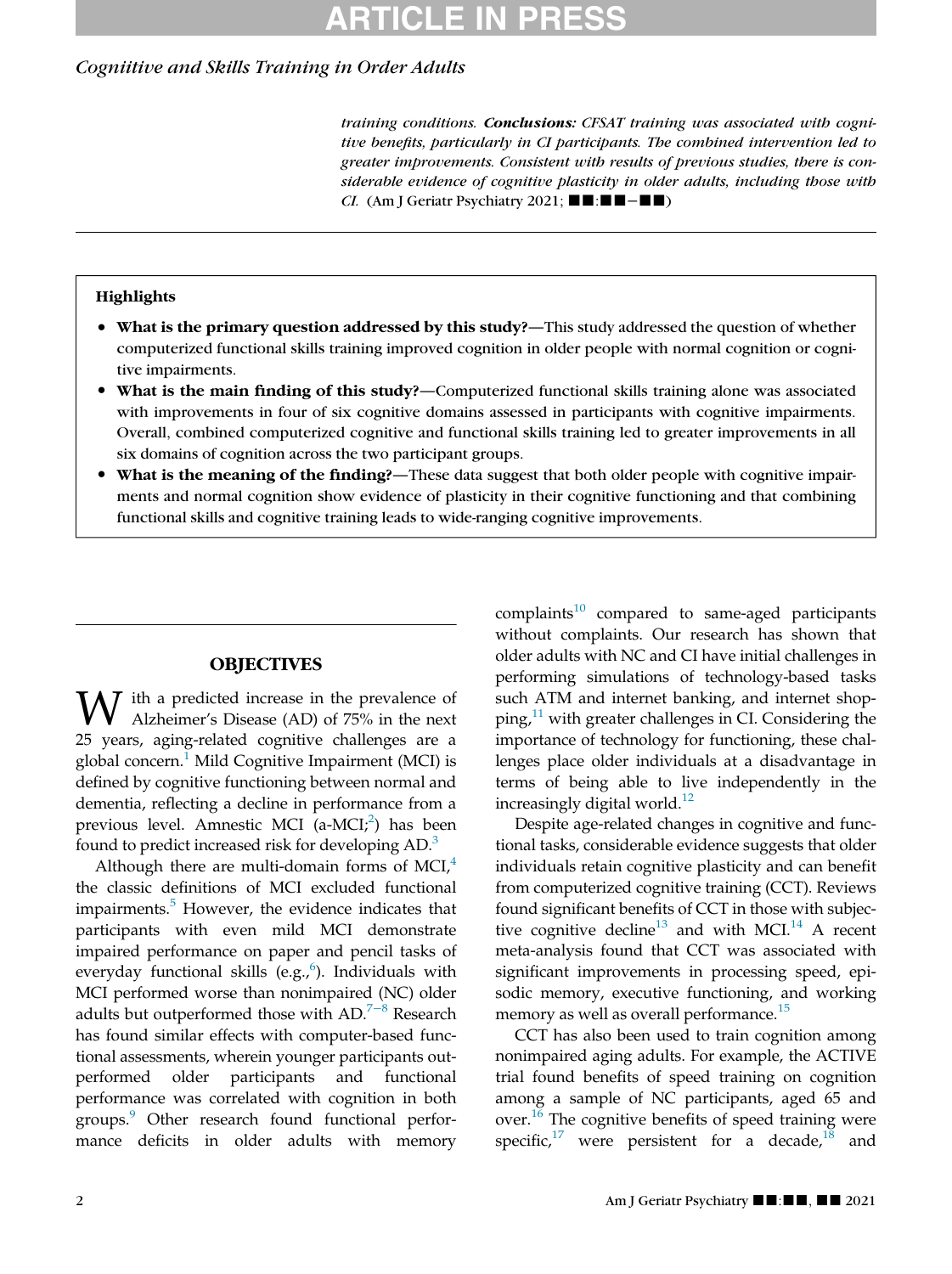# RTICLE IN PRE

associated with decreased risks of dementia compared to other interventions. $19$  These results have been replicated in two similar large-scale studies, $20-21$  $20-21$ leading to our choice of speed training as the CCT intervention.

Given the importance of functional skills to independent living, evidence regarding the direct benefits of CCT on real world functioning is crucial. There is minimal evidence that skills never performed previously will spontaneously appear after CCT. In the ACTIVE trial, participants showed improvements in driving performance, a pre-existing skill, after speed training.<sup>[22](#page-8-19)</sup> However, performance improvements did not generalize to functional skills not acquired at younger ages.<sup>[23](#page-8-20)</sup> Other studies have shown that participants with severe mental illness (SMI) who received CCT manifested cognitive gains but did not improve in everyday functioning. $24$  Further, in SMI populations outcomes such as competitively obtained employment improved only with the combination of skills training and  $CCT<sup>25</sup>$  $CCT<sup>25</sup>$  $CCT<sup>25</sup>$ 

In this paper, we examine the cognitive benefits of combining computerized speed training with a previously developed computerized functional skills training (CFSAT) program in older adults. The analyses are based on a previous randomized controlled trial<sup>[26](#page-8-23)</sup> that examined the impact of training with the CFSAT program. In that study, NC and CI older adults received CFSAT training, targeting technology-based functional skills, with half of the participants randomized to computerized speed training. The speed training was the Brain HQ Double Decision program, selected because it was derived from the speed training interventions in ACTIVE. Six domains of functioning were trained, with a composite cognitive score examined. We found that the CFSAT training led to statistically significant performance improvements in all six domains in both NC and CI participants and that performance on the composite cognitive measure also improved significantly in both training groups, with significantly larger gains with combined training.

In a finding relevant to the potential synergy of speed and skills training, participants who received combined training or CFSAT alone manifested equivalent training-related improvements on all functional skills, although combined participants received half the dose of skills training. Thus, these analyses demonstrated functional skills gains in participants with CI and NC, as well as improvement on a global index of cognition in both groups.

Since we found a small, but statistically significant, improvement in global cognitive performance in participants who received CFSAT alone, we became interested in whether there were global versus specific benefits across cognitive ability domains associated with CFSAT training. In previous studies of skills training in participants with NC, training new functional skills has been shown to lead to improvements in cognition, even in the absence of cognitive training. Chan et al. $27$  found that older adults who learned how to use a computer to perform adaptive tasks manifested cognitive gains without cognitive training. Park et al. $^{28}$  showed that learning new skills through in-person training led to improved cognitive performance, with minimal differences between technological skills (digital photography and photo editing) or nontechnical skills such as quilting. Leanos et al. $29$ found that learning multiple novel skills was feasible for older adults with NC and learning new skills resulted in improvements in cognitive performance. Since these studies examined individuals without cognitive impairments (MMSE/Montreal Cognitive Assessment [MOCA] >26), our study expands those findings by comparing the cognitive outcomes of skills training for both CI and NC individuals.

As the CCT intervention focused on speed training, we hypothesized that combined CCT + CFSAT training would have a greater impact on the cognitive domains of processing speed, working memory, and motor speed compared to CFSAT alone. We further hypothesized that participants, across cognitive status, who only received CFSAT training would demonstrate improvements in executive functioning, as shown in the studies cited above, because the CFSAT training involved understanding new concepts (e.g., using ticket kiosk) and solving new problems (e.g., identifying the type of ticket to purchase).

#### METHODS

### Study Design

As described before<sup>[26](#page-8-23)</sup> the study was conducted at three South Florida community centers: Coral Gables Adult Activity Center, Key Biscayne Community Center, and Charles Hadley Community Center.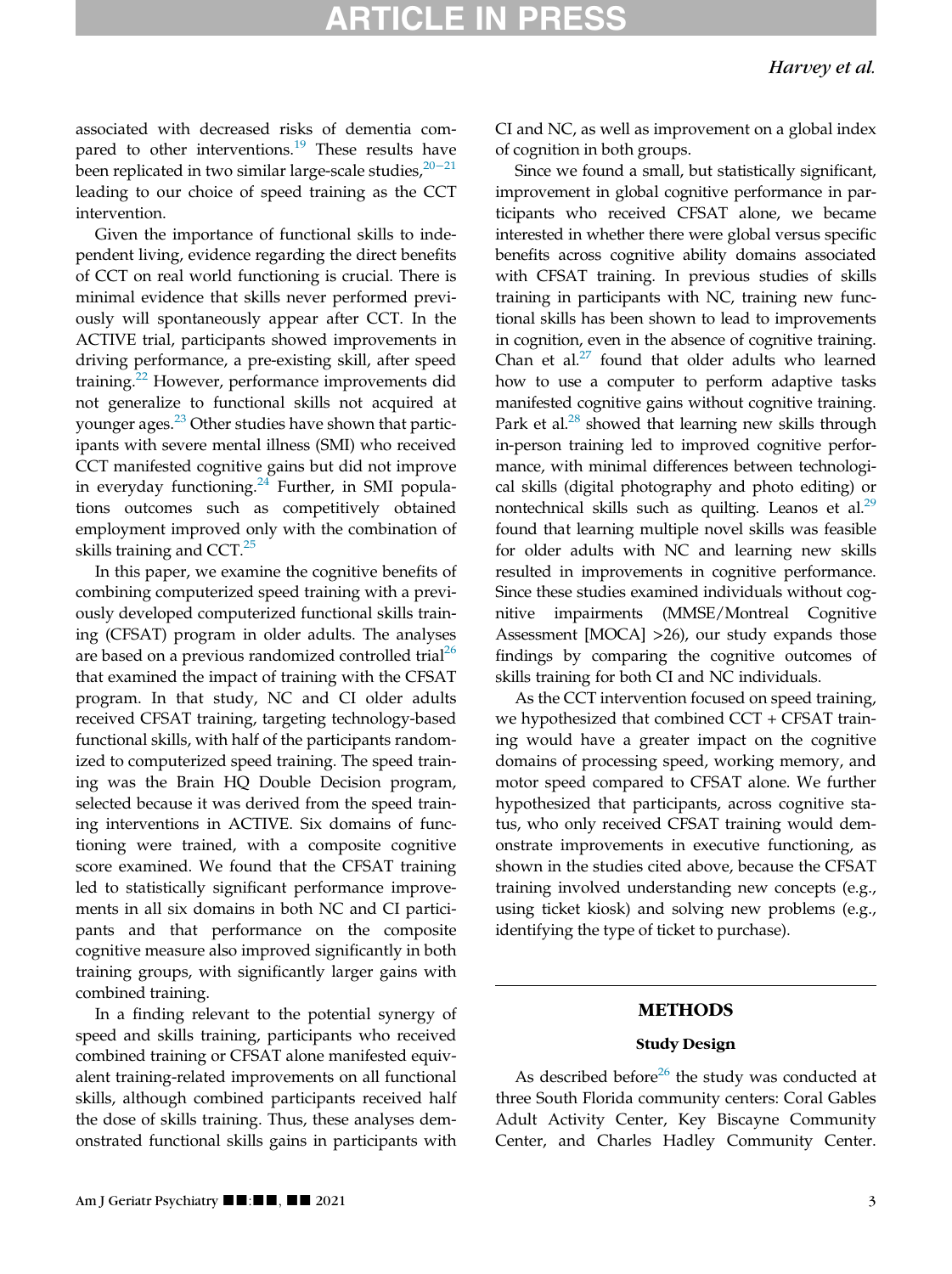# ARTICLE IN PRESS

# Cogniitive and Skills Training in Order Adults

Following eligibility and baseline assessments, participants were randomized to CFSAT alone or combined training. Randomization was stratified by cognitive status at each site. The Institutional Review Board at the University of Miami approved the study. All participants signed an informed consent form. Participants unable to comprehend the written consent form were not enrolled.

#### Participants

The sample consisted of English-speaking adults, aged 60 or older, living independently, who had at least 20/60 vision, could read a computer screen and use a computer keyboard and mouse. Cognitive status was assessed using the MOCA. $30$  For the NC participants the MOCA cut-off was ≥26 (adjusted for education to a cut-off of 24 for participants with low education $31$  and no history of memory impairments. Those in the CI group had a MOCA ≥16 and ≤23−25 and reported a subjective history of memory complaints. Participants were compensated \$30.00 per assessment and \$15.00 per training session.

THU<sub>AM</sub>

ERI<br>AM

**SAT** 

SUN

THU

EN.

**BAT** 

SUN

<span id="page-3-0"></span>FIGURE 1. Training tasks and visual depictions.

### Participant Flow

A total of 154 individuals were screened ([supplemental Fig. 1\)](#page-6-0). Of these, 20 were ineligible and 13 withdrew from participation before baseline assessment. A total of 121 participants were enrolled and 21 dropped out before completion (7 CFSAT participants (6%) and 14 combined participants (12%). Due to the COVID-19 pandemic, an additional 6 (3 per condition) were unable to complete training. Thus, we present complete data for 94 participants.

### PROCEDURE

## CFSAT Training

The tasks included in the CFSAT program included: using an ATM; using a ticket kiosk; internet banking; using a pharmacy Website for online shopping and prescription refill; using a telephone voice menu; and comprehending medication labels and organizing medications with a planner; ([Fig. 1\)](#page-3-0). The tasks are presented in a multimedia format with



 $\frac{4}{6}$  5 6

 $\frac{8}{11}$   $\frac{9}{11}$  $\overline{z}$ 

 $\ddot{\theta}$  =



EFILLS

EXP. DATI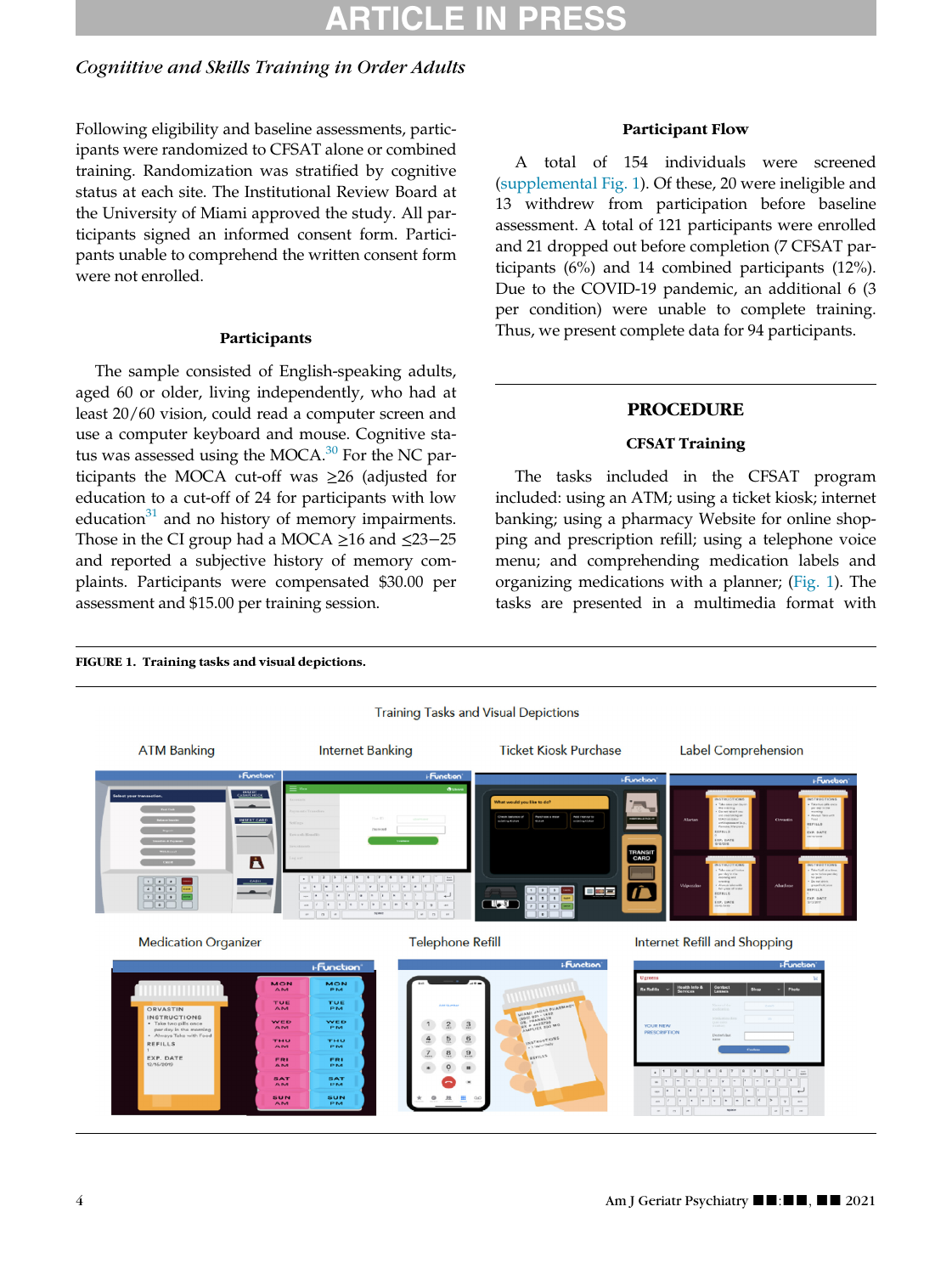# RTICLE IN PR

graphic representations, text, and voice, and each task consists of multiple subtasks with sequentially more challenging demands. The CFSAT program was delivered in a PC environment with a mouse.

The training component of CFSAT is an adaptive protocol. Immediate feedback and graduated instruction, with increasing detailed corrective information, is provided following errors, followed by repetition of the instructions for the failed item. After four consecutive errors on an item, the program automatically proceeded to the next (see $26$  for details). Successful mastery of a task was defined as performing all the subtasks in a task twice consecutively without errors. Participants participated in up to 24 one-hour training sessions, unless they achieved mastery on all six tasks prior to 24 sessions at which time training ended.

#### Computerized Cognitive Training

The CCT procedure was Brain HQ Double Decision, derived from the Speed training intervention in ACTIVE. This is a speeded multitasking training program where participants perform two concurrent tasks: discriminating between two centrally presented items: Car versus Truck and identifying the location of a concurrently presented stimulus that differs from seven others in a semicircular array (Route 66). The training sequence presents the concurrent stimuli at successively shorter latencies following correct responses, with reductions in latency for correct discrimination of both central and peripheral stimuli as the training outcome.

## COGNITIVE ASSESSMENT

#### Brief Assessment of Cognition: App Version

The Brief assessment of Cognition  $(BAC, \frac{32,33}{5})$  $(BAC, \frac{32,33}{5})$  $(BAC, \frac{32,33}{5})$  $(BAC, \frac{32,33}{5})$ measures critical domains of cognition related to everyday functioning. The BAC  $App<sup>34</sup>$  $App<sup>34</sup>$  $App<sup>34</sup>$  is a tablet (i-Pad) form of the BAC, which delivers the same assessments. The BAC-app has been normed in samples of healthy participants up to age  $85$  (n = 496) and acceptability and performance characteristics are well understood.<sup>[9](#page-8-7)</sup>

All tests administered within the BAC App are completed with an in-person trained assessor. A female narrator operated by the App presents instructions and the assessor can initiate repetition of instructions. The BAC has multiple forms. We administered form 1 at baseline and form 2 at the end of training to minimize practice effects.

The cognitive domains assessed in the BAC app include:

Episodic Memory/List Learning: Subjects hear a list of 15 words to remember. Words are presented at a standard rate, eliminating the effects of rater variability. A total of five learning trials are presented.

Working Memory/Digit Sequencing: Subjects are presented with randomly ordered auditory clusters of numbers (e.g., 936), which increase in length across trials from 2 digits to 8. Participants report the numbers in order, from lowest to highest, with three trials per length. The task terminates when all trials at a specific length are failed.

Psychomotor Speed/Token Motor Task: Subjects are presented with a virtual bowl and a supply of virtual tokens and swipe a token from each side of the tablet with both hands simultaneously and release them into a center container for 60 seconds.

Verbal Fluency. Subjects are given 60 seconds to generate as many words as possible within the category "animals." During Letter Fluency, subjects are asked to generate as many words as possible beginning with the letters F and S for 60 seconds each.

Processing Speed/ Symbol Coding: Subjects match numbers to nonmeaningful symbols based on a key. Numbers are entered on the digital keypad and appear in the location below the corresponding symbol. Following instructions and practice, subjects complete as many items as possible in 90 seconds.

Executive Functioning/Tower of London: Subjects are shown two images presented on opposite sides of the screen. Each image shows a different configuration of three colored balls arranged on three pegs. The subject is required to accurately determine the total number of moves required to make the arrangement of balls identical to that of the opposing picture, while employing the standard rules employed in tower tests (balls are moved one at a time and balls on top of other balls must be moved first).

#### TRAINING PROCEDURES

Participants were randomized into CFSAT only or the CFSAT + CCT training conditions, stratified by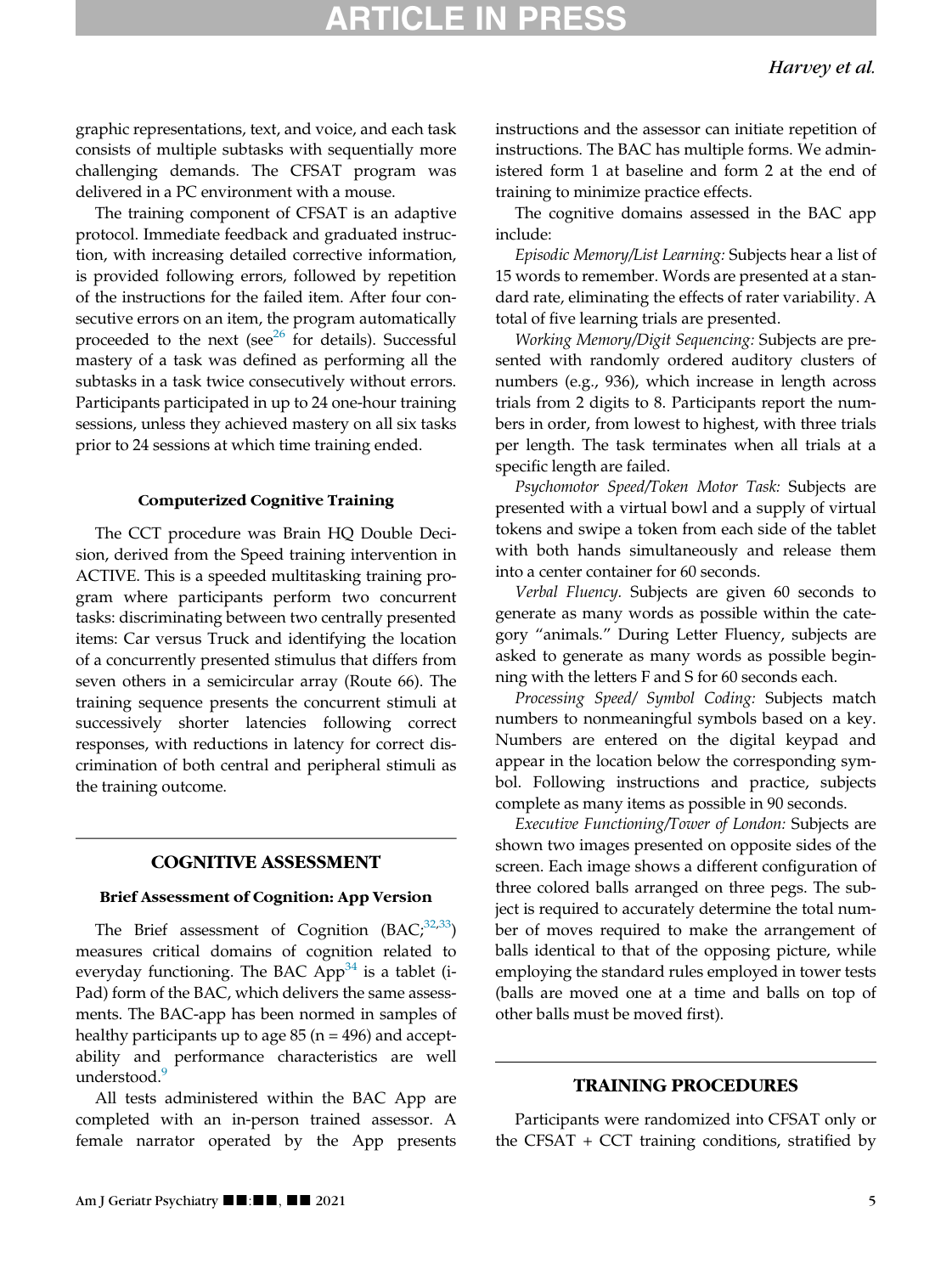# ARTICLE IN PRE

# Cogniitive and Skills Training in Order Adults

cognitive status and site. Those receiving CFSAT only trained for 60 minutes per session on the CFSAT, two tasks per day, training each task twice per session, before attempting the next task. The tasks were trained in the same order as the baseline assessment. Training progress was tracked by the application so at the next session the participant would begin with the next uncompleted task. As participants progressed through training, they trained only on tasks not previously mastered. Those in the CFSAT + CCT condition trained for 30 minutes on the Brain HQ Double Decision task each session before CFSAT training for 30 minutes. Thus, participants in this condition trained only 50% of the time on the CFSAT tasks.

The scheduled training protocol was two sessions per week over a period of 12 weeks. As reported before, $26$  most participants (94%) graduated or completed 24 sessions of training in 20 or fewer weeks, with 90% finishing in 16 or fewer weeks and 71% finishing in 12 weeks.

# DATA ANALYSES

One of our interests was in examining if CFSAT training alone improved cognitive performance and if so in which domains and participant groups. We were also interested in examining if cognitive improvements were found in both NC and CI participants, and if so, the relative effect sizes. We first examined overall changes in the six cognitive domains with paired t-tests in the entire group to substantiate overall changes from baseline. We present the within-sample effect sizes for changes in each of the six domains by group and condition, thus using baseline standard deviations as the index of effect size. Next, we examined change scores from baseline to endpoint in the six cognitive domains using a Condition (CFSAT Only, Combined CFSAT + CCT)  $x$ Group (NC, CI) multivariate analysis of variance. Using a multivariate analysis of variance allowed us to examine benefits simultaneously across training conditions and all cognitive domains. This analysis also identified any individual cognitive domains that differed in treatment response. Training Condition, Cognitive Status and their interaction were entered as the primary factors. All multivariate comparisons were performed with 6 and 85 degrees of freedom and the test statistic was Wilks' lambda, with Pillais approximate F used for significance. The multivariate corrected changes across the individual tasks were also examined for statistical significance. All analyses were performed with the SPSS version  $28^{35}$  $28^{35}$  $28^{35}$  software.

## **RESULTS**

The CONSORT diagram is presented in [supplemental Figure 1](#page-6-0), as it was previously published. The sample was primarily female (90%), aged from 60–86 years ( $M = 73.12$ ;  $SD = 6.06$ ), and ethnically diverse (23% Hispanic, 51% African American, 4% Asian; [Supplementary Table 1\)](#page-6-0). There were no differences in baseline characteristics among participants by treatment condition based on *t*-tests or  $X^2$  analyses. The CI participants had lower baseline composite scores on the BAC App, as well as lower education and MOCA scores.

[Table 1](#page-6-0) presents the scores on the BAC app domains, by baseline cognitive status and training condition. All six domains improved significantly from baseline to endpoint for the group as a whole, all  $t(94) > 2.04$ , all p < 0.05. All domains except for verbal fluency had significant changes from baseline at p <0.001. Within subgroup effect sizes (calculated as described above) ranged from d = 0.01−0.54 in the CFSAT condition and from 0.18−0.85 in the combined training condition.

There was a statistically significant multivariate effect of Cognitive status, Wilks's lambda = 0.851, Pillais Approx. F  $(6, 85) = 2.50$ ,  $p = 0.039$ , on changes in the six domains. There was also a statistically significant multivariate effect of Training Condition, Wilks's lambda = 0.715, Pillais Approx F (6, 85) = 5.66, p <0.001, on changes in the six domains. The multivariate interaction of Cognitive Status x Training Condition was not significant, Wilks's lambda = 0.928, Pillais Approx F (6, 85) = 1.11, p = 0.365, indicating that the CI participants improved proportionately as much as the NC participants across cognitive domains and training conditions. The multivariate corrected main effect of Training Condition was significant in all six domains, all F(1,94) >4.04, all p <0.045 ([Table 1\)](#page-6-0). There was only one significant multivariate corrected effect of Cognitive Status, wherein the CI subgroup unexpectedly improved more on verbal learning than the NC group.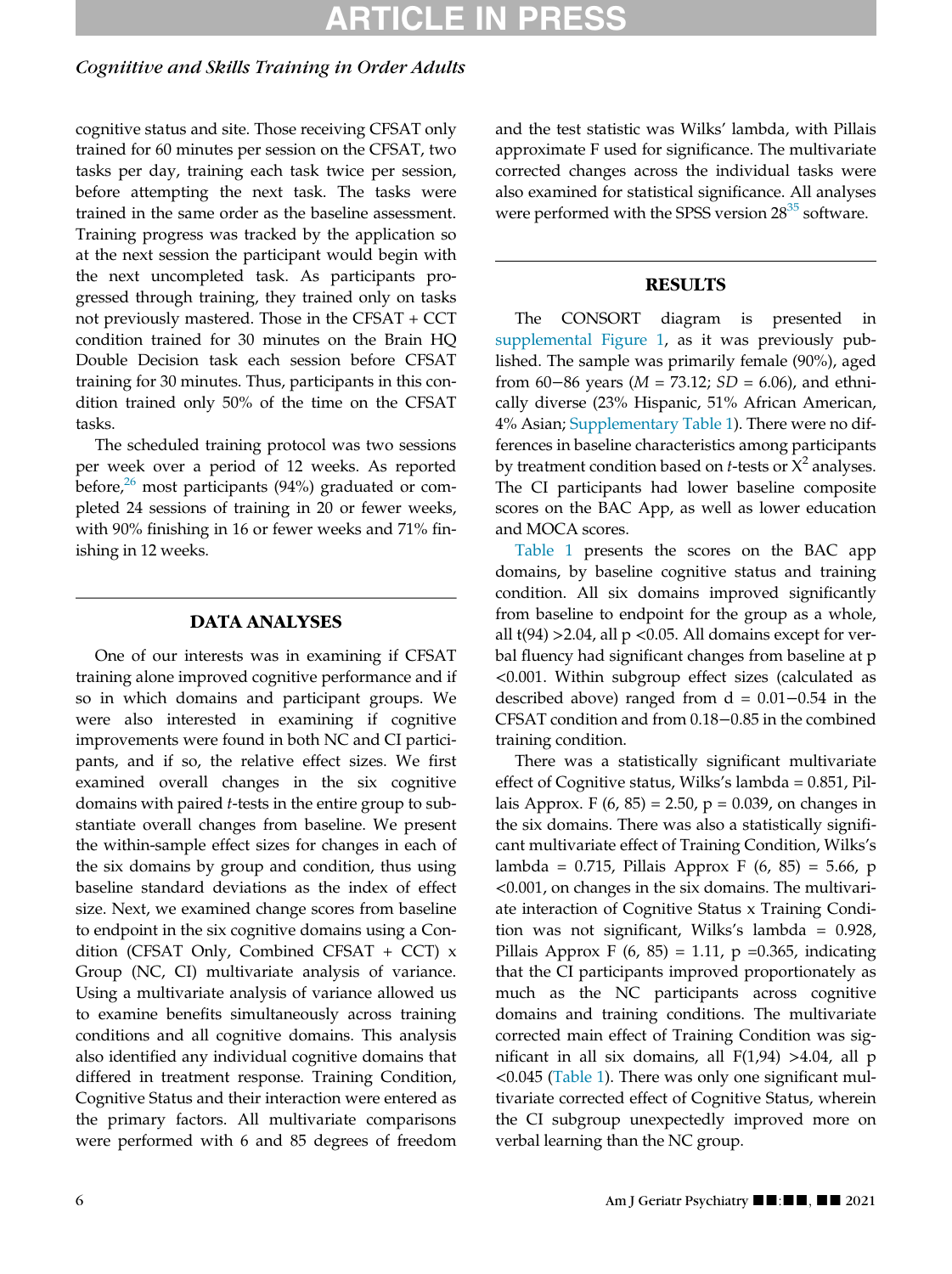| <b>BAC APP Domain</b>  | <b>Skills Only</b> |       |                  |           |      | <b>Combined Training</b> |       |                  |           |      | Multivariate<br>Corrected<br><b>F</b> Test $(1,94)$ |             |
|------------------------|--------------------|-------|------------------|-----------|------|--------------------------|-------|------------------|-----------|------|-----------------------------------------------------|-------------|
|                        | <b>Baseline</b>    |       | <b>Post Test</b> |           |      | <b>Baseline</b>          |       | <b>Post Test</b> |           |      | <b>Cognitive Training</b>                           |             |
|                        | M                  | SD    | M                | <b>SD</b> | d    | M                        | SD    | M                | <b>SD</b> | d    | <b>Status</b>                                       | Condition   |
| Verbal Learning        |                    |       |                  |           |      |                          |       |                  |           |      |                                                     |             |
| Normal                 | 40.18              | 10.58 | 40.29            | 9.40      | 0.01 | 39.00                    | 8.97  | 42.68            | 9.40      | 0.41 | 11.32                                               | 7.10        |
| Impaired               | 26.09              | 7.10  | 30.70            | 9.83      | 0.54 | 25.83                    | 7.32  | 33.94            | 9.73      | 0.95 | p < 0.001                                           | $p = 0.009$ |
| Digit Sequencing       |                    |       |                  |           |      |                          |       |                  |           |      |                                                     |             |
| Normal                 | 18.68              | 4.82  | 19.32            | 4.85      | 0.13 | 18.68                    | 4.38  | 19.32            | 4.85      | 0.14 | 1.36                                                | 6.37        |
| Impaired               | 12.35              | 4.47  | 14.26            | 4.19      | 0.44 | 13.22                    | 3.70  | 16.17            | 3.31      | 0.85 | $p = 0.25$                                          | $p = 0.013$ |
| <b>Token Motor</b>     |                    |       |                  |           |      |                          |       |                  |           |      |                                                     |             |
| Normal                 | 55.96              | 26.65 | 61.57            | 25.37     | 0.22 | 48.04                    | 19.18 | 57.44            | 19.78     | 0.48 | 2.24                                                | 8.23        |
| Impaired               | 35.83              | 20.26 | 37.57            | 24.32     | 0.08 | 33.67                    | 16.06 | 42.89            | 18.30     | 0.54 | $p = 0.14$                                          | $p = 0.005$ |
| Verbal Fluency         |                    |       |                  |           |      |                          |       |                  |           |      |                                                     |             |
| Normal                 | 55.54              | 15.67 | 55.96            | 12.92     | 0.03 | 47.92                    | 12.82 | 53.04            | 12.67     | 0.40 | 2.05                                                | 13.69       |
| Impaired               | 33.26              | 9.80  | 34.35            | 8.76      | 0.01 | 32.11                    | 10.00 | 37.67            | 8.51      | 0.60 | $p = 0.16$                                          | p < 0.001   |
| Symbol Coding          |                    |       |                  |           |      |                          |       |                  |           |      |                                                     |             |
| Normal                 | 25.86              | 6.73  | 28.54            | 9.10      | 0.05 | 25.84                    | 9.69  | 28.54            | 9.10      | 0.28 | 0.68                                                | 5.06        |
| Impaired               | 19.43              | 8.88  | 22.78            | 8.60      | 0.39 | 19.39                    | 11.29 | 23.83            | 11.32     | 0.39 | $p = 0.41$                                          | $p = 0.027$ |
| <b>Tower of London</b> |                    |       |                  |           |      |                          |       |                  |           |      |                                                     |             |
| Normal                 | 14.39              | 3.88  | 14.89            | 4.07      | 0.13 | 13.92                    | 5.11  | 14.89            | 4.07      | 0.23 | 0.70                                                | 4.04        |
| Impaired               | 9.48               | 5.25  | 11.74            | 4.38      | 0.46 | 9.39                     | 5.23  | 12.00            | 5.85      | 0.47 | $p = 0.40$                                          | $p = 0.045$ |

#### <span id="page-6-0"></span>TABLE 1. Performance on Six Different Cognitive Tests at Baseline and Endpoint; Separated by Cognitive Status

#### **CONCLUSIONS**

Our findings indicated that CCT plus CFSAT training resulted in improvements in six domains of cognitive functioning among older adults with normal and impaired cognition. Four of the six domains also improved in CI group in the CFSAT condition with effect sizes larger than (Cohen's)  $d = 0.40$ , including the Tower of London (reasoning and problem solving) as hypothesized. Combined training was significantly superior to the CFSAT alone for improvements across all cognitive domains, based on overall multivariate analyses and follow-up individual domain analyses. This is not surprising as CFSAT + CCT combined training address a wide range of cognitive abilities. These findings replicate other studies cited above that have shown that CCT can improve cognition across a wide array of older populations. $16,18$  $16,18$  Importantly, our findings also show that aging adults with cognitive impairments manifest considerable evidence of plasticity and can exhibit wide-ranging cognitive gains, in addition to improvements in functional skills. Although the CI participants performed more poorly overall, the only task on which they differed from the NC sample in training benefits was on verbal learning, where they improved more in both conditions than the NC sample. Although cognitive performance in the CI sample at endpoint was still poorer than NC participants at baseline, effect sizes for improvement across domains in the combined training condition were in the moderate to large range. This level of change exceeds expected practice effects.

There are several strengths in this study. Alternate forms were used at retest, to reduce practice effects. Previous studies of testing-related improvements suggested about 0.1−0.2 SD practice/exposure improvements at retesting of NC and CI individuals on verbal learning and processing speed assessments.<sup>[36](#page-9-7)</sup> The improvements in this study for NC and CI individuals who received combined training, with alternative forms, were larger those practice effects. There were six domains of cognition examined, all of which correlated with performance on the six functional skills tasks in this same sample. $37$  The functional skill tasks place demands on a variety of cognitive processes such as executive functioning, memory, and processing speed. Another strength of our study was that the participants were ethnically diverse (23% was Hispanic and 51% were African American) and varied in educational attainment.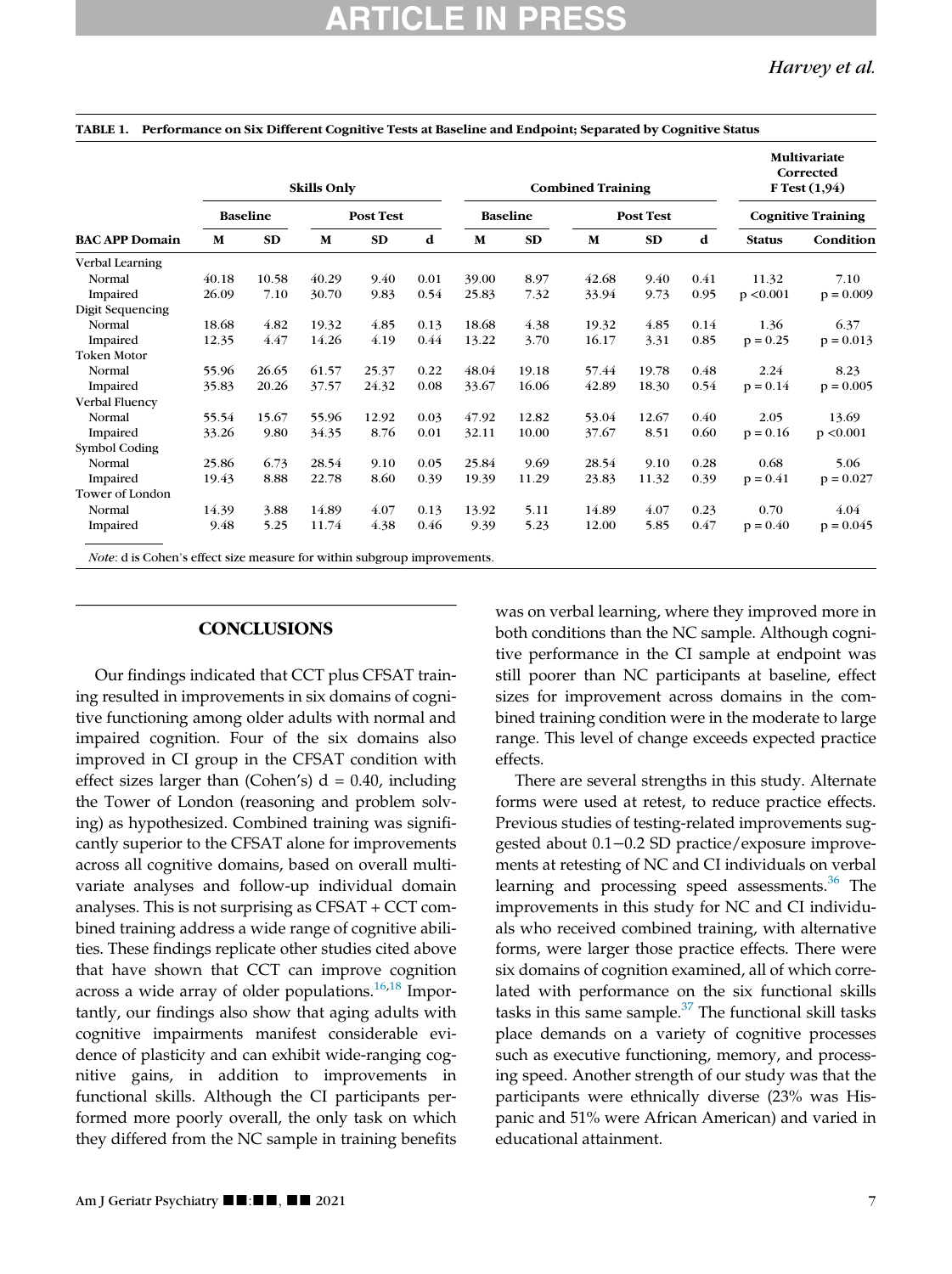# ARTICLE IN PRES

# Cogniitive and Skills Training in Order Adults

Study limitations include the fact that the training groups were not balanced with respect to cognitive status because more participants in the CI group failed to complete training in the combined condition. Skills training tasks were focused on skills and not the potential cognitive abilities required to perform those skills. We also did not include a CCT alone condition; but the benefits of CCT, particularly speed training, on these cognitive domains in both impaired and unimpaired older samples have been demonstrated repeatedly. Anecdotally, some of the CI participants reported frustration with the Double Decision task. However, we do not know if these same participants would have experienced frustrations with the CFSAT alone. Finally, although our sample was diverse there were more females than males. Although this reflects the general demographics of the older population, future studies should include more males. Finally, we did not collect data on the sustainability of the cognitive improvements but are doing so in an on-going study.

<span id="page-7-0"></span>Overall, these data provide additional information regarding the benefits of combining computerized cognitive training with skills training. In our prior study<sup>26</sup> we showed that the combined CFSAT + CCT training condition led to equivalent gains in performance on the six functional skills tasks compared to twice as much CFSAT training alone. In total, the combination of CFSAT + CCT training has now been found to be associated with improvements in performance on six different functional skills tasks as well as the six domains of cognitive performance across samples of NC and CI older adults.

These findings are like those found in studies that have combined skills training with computerized cognitive training among people SMI, finding that combined training leads to greater benefits on real-world functional outcomes compared to cognitive or skills training alone. In a study of chronic SMI patients, combining social cognitive training with computerized cognitive training led to greater gains in both social cognition and neurocognition than "monotherapy" training. $38$  In another study with participants with SMI, combined cognitive and functional skills training led to the same gains in cognition and functional capacity as single domain training, but real world functioning only improved with combined training.[39](#page-9-10) Given the minimal number of previous studies of functional skills training in cognitively impaired aging populations, our results will require replication. However, the overall results of this study suggest that combining CCT and skills training leads to wide ranging gains, even among aging individuals with cognitive impairments. This is an important finding as improvements in functional skills and cognition can enhance potential independence. Aging adults with and without CI demonstrate cognitive plasticity and can learn new things, including technology-based tasks, and improve their cognitive skills. Our upcoming study (NCT04679441) will address persistence of cognitive and functional gains and environmental transfer to activities in the real world, in participants who meet criteria for MCI based on formal assessments, compared to NC older individuals.

## AUTHORS' CONTRIBUTIONS

Drs. Harvey and Czaja and Mr. Kallestrup designed the study. Dr. Tiberica and Mr. Zayas-Bayan tested research participants and organized and managed data for the study. Dr. Harvey ran the specific analyses for this paper. All of the authors have edited the paper and contributed to the final version.

This research was supported by NIA grants [1 R21](#page-7-0) [AG041740-01](#page-7-0) (Czaja and Harvey), and [1 R43](#page-7-0) [AG057238-04](#page-7-0) (Kallestrup), as well as by a grant from the Wallace Coulter Innovation Foundation. Drs. Harvey and Czaja are co-Chief Scientific directors and own equity in iFunction. Mr. Zayas-Bayan is an employee of iFunction. Dr. Tiberica is a former employee of iFunction. Mr. Kallestrup reports grants and personal fees from i-Function, Inc., during the conduct of the study; grants and personal fees from i-Function, Inc., outside the submitted work; and he is a Co-founder and the CEO of i-Function, Inc.; Dr. Tibirica reports other (employment) from i-Function, during the conduct of the study; Dr. Czaja reports grants from National Institute of Aging, during the conduct of the study; other from i-Function, Inc (Intellectual Property and ownership); Dr. Harvey reports grants from National Institute of Aging, during the conduct of the study; other (Equity and IP) from iFunction, Inc., personal fees from Verasci, related to the work personal fees from Akili, personal fees from Alkermes, personal fees from Boehringer-Ingelheim, personal fees from Intracellular Therapies, personal fees from Jazz Pharma, personal fees from Minerva Pharma, personal fees from Otsuka America,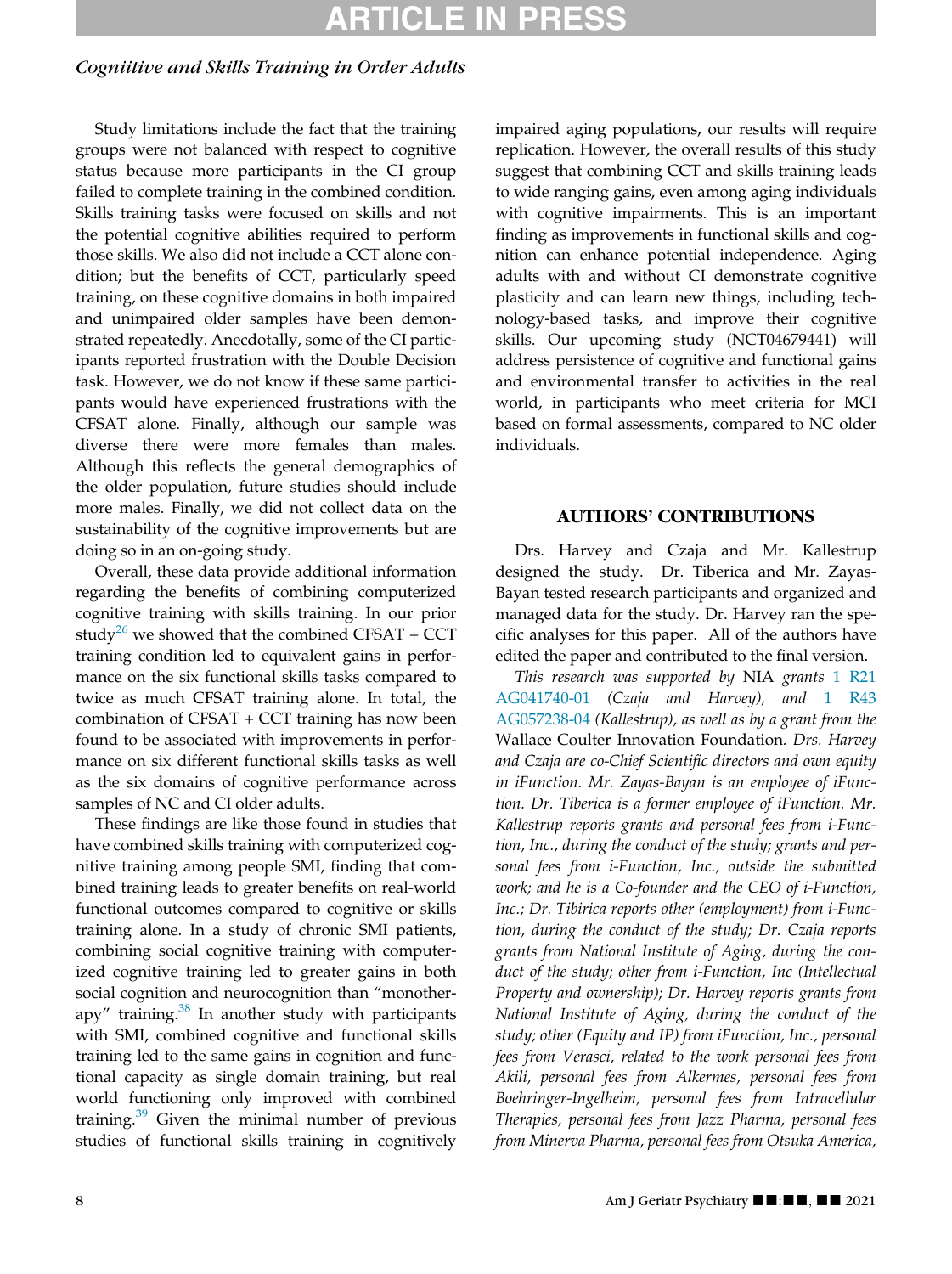# TICLE IN PR

### Harvey et al.

personal fees from Roche Pharma, personal fees from Sanofi, personal fees from Takeda Pharma, personal fees from Teva Pharma, outside the submitted work; Mr. Zayas-Bazan reports other from i-Function (employment).

The data has not been previously presented orally or by poster at scientific meetings.

#### <span id="page-8-0"></span>1. Hebert LE, Weuve J, Scherr PA, et al: Alzheimer disease in the United States (2010-2050) estimated using the 2010 census. Neurology 2013; 80:1778–1783;doi[:10.1212/WNL.0b013e31828726f5](https://doi.org/10.1212/WNL.0b013e31828726f5)

- <span id="page-8-13"></span><span id="page-8-1"></span>2. Petersen RC, Smith GE, Waring SC, et al: Mild cognitive impairment: clinical characterization and outcome. Arch Neurol 1999; 56:303–308;doi:[10.1001/archneur.56.3.303](https://doi.org/10.1001/archneur.56.3.303)
- <span id="page-8-14"></span><span id="page-8-2"></span>3. Albert MS, DeKosky ST, Dickson D, et al: The diagnosis of mild cognitive impairment due to Alzheimer's disease: recommendations from the National Institute on Aging-Alzheimer's Association workgroups on diagnostic guidelines for Alzheimer's disease. Alzheimers Dement 2011; 7:270–279;doi:[10.1016/j.](https://doi.org/10.1016/j.jalz.2011.03.008) [jalz.2011.03.008](https://doi.org/10.1016/j.jalz.2011.03.008)
- <span id="page-8-16"></span><span id="page-8-15"></span><span id="page-8-3"></span>4. Winblad B, Palmer K, Kivipelto M, et al: Mild cognitive impairment−beyond controversies, towards a consensus: report of the International Working Group on mild cognitive impairment. J Intern Med 2004; 256:240–246;doi[:10.1111/](https://doi.org/10.1111/j.1365-2796.2004.01380.x) [j.1365-2796.2004.01380.x](https://doi.org/10.1111/j.1365-2796.2004.01380.x)
- <span id="page-8-17"></span><span id="page-8-4"></span>5. Petersen RC, Doody R, Kurz A, et al: Current concepts in mild cognitive impairment. Arch Neurol 2001; 58:1985–1992; doi[:10.1001/archneur.58.12.1985](https://doi.org/10.1001/archneur.58.12.1985)
- <span id="page-8-18"></span><span id="page-8-5"></span>6. Goldberg TE, Koppel J, Keehlisen L, et al: Performance-based measures of everyday function in mild cognitive impairment. Am J Psychiatry 2010; 167:845–853;doi[:10.1176/appi.ajp.2010.09050692](https://doi.org/10.1176/appi.ajp.2010.09050692)
- <span id="page-8-6"></span>7. Gomar JJ, Harvey PD, Bobes-Bascaran MT, et al: Development and cross-validation of the UPSA short form for the performancebased functional assessment of patients with mild cognitive impairment and Alzheimer disease. Am J Geriatr Psychiatry 2011; 19:915–922;doi:[10.1097/JGP.0b013e3182011846](https://doi.org/10.1097/JGP.0b013e3182011846)
- <span id="page-8-19"></span>8. Goldberg TE, Harvey PD, Devanand DP, et al: Development of an UPSA short form for use in longitudinal studies in the early Alzheimer's disease spectrum. J Prev Alzheimers Dis 2020; 7:179– 183;doi:[10.14283/jpad.2019.5](https://doi.org/10.14283/jpad.2019.5)
- <span id="page-8-20"></span><span id="page-8-7"></span>9. Atkins AS, Stroescu I, Spagnola NB, et al: Assessment of agerelated differences in functional capacity using the Virtual Reality Functional Capacity Assessment Tool (VRFCAT). J Prev Alzheimers Dis 2015; 2:121–127;doi[:10.14283/jpad.2015.61](https://doi.org/10.14283/jpad.2015.61)
- <span id="page-8-21"></span><span id="page-8-8"></span>10. Atkins AS, Khan A, Ulshen D, et al: Assessment of instrumental activities of daily living in older adults with subjective cognitive decline using the Virtual Reality Functional Capacity Assessment Tool (VRFCAT). J Prev Alzheimers Dis 2018; 5:216–234; doi[:10.14283/jpad.2018.28](https://doi.org/10.14283/jpad.2018.28)
- <span id="page-8-22"></span><span id="page-8-9"></span>11. Czaja SJ, Loewenstein DA, Sabbag SA, et al: A novel method for direct assessment of everyday competence among older adults. J Alzheimers Dis 2017; 57:1229–1238;doi:[10.3233/JAD-161183](https://doi.org/10.3233/JAD-161183)
- <span id="page-8-23"></span><span id="page-8-10"></span>12. [Harvey PD, Nascimento SV: Helping older individuals overcome](http://refhub.elsevier.com/S1064-7481(21)00547-9/sbref0012) [the challenges of technology. Curr Psychiatry 2020; 19:13–23](http://refhub.elsevier.com/S1064-7481(21)00547-9/sbref0012)
- <span id="page-8-24"></span><span id="page-8-11"></span>13. Hu M, Wu X, Shu X, et al: Effects of computerised cognitive training on cognitive impairment: a meta-analysis [published online ahead of print, 2019 Oct 24]. J Neurol 2019;doi[:10.1007/s00415-](https://doi.org/10.1007/s00415-019-09522-7) [019-09522-7,](https://doi.org/10.1007/s00415-019-09522-7) 10.1007/s00415-019-09522-7
- <span id="page-8-25"></span><span id="page-8-12"></span>14. Zhang H, Huntley J, Bhome R, et al: Effect of computerised cognitive training on cognitive outcomes in mild cognitive

## SUPPLEMENTARY MATERIALS

Supplementary material associated with this article can be found in the online version at [https://doi.org/](https://doi.org/10.1016/j.jagp.2021.11.008) [10.1016/j.jagp.2021.11.008.](https://doi.org/10.1016/j.jagp.2021.11.008)

#### References

impairment: a systematic review and meta-analysis. BMJ Open 2019; 9:e027062;doi[:10.1136/bmjopen-2018-027062,](https://doi.org/10.1136/bmjopen-2018-027062) Published 2019 Aug 18

- 15. Sherman DS, Mauser J, Nuno M, et al: The efficacy of cognitive intervention in Mild Cognitive Impairment (MCI): a meta-analysis of outcomes on neuropsychological Measures. Neuropsychol Rev 2017; 27:440–484;doi:[10.1007/s11065-017-9363-3](https://doi.org/10.1007/s11065-017-9363-3)
- 16. [Ball K, Berch DB, Helmers KF, et al: Effects of cognitive training](http://refhub.elsevier.com/S1064-7481(21)00547-9/sbref0016) [interventions with older adults: a randomized controlled trial. J](http://refhub.elsevier.com/S1064-7481(21)00547-9/sbref0016) [Am Med Assoc 2002; 288:2271–2281](http://refhub.elsevier.com/S1064-7481(21)00547-9/sbref0016)
- 17. [Edwards JD, Delahunt PB, Mahncke HW: Cognitive speed of](http://refhub.elsevier.com/S1064-7481(21)00547-9/sbref0017) [processing training delays driving cessation. J Gerontol A Biol Sci](http://refhub.elsevier.com/S1064-7481(21)00547-9/sbref0017) [Med Sci 2009; 64:1262–1267](http://refhub.elsevier.com/S1064-7481(21)00547-9/sbref0017)
- 18. [Rebok GW, Ball K, Guey LT, et al: Ten-year effects of the](http://refhub.elsevier.com/S1064-7481(21)00547-9/sbref0018) [advanced cognitive training for independent and vital elderly](http://refhub.elsevier.com/S1064-7481(21)00547-9/sbref0018) [cognitive training trial on cognition and everyday functioning in](http://refhub.elsevier.com/S1064-7481(21)00547-9/sbref0018) [older adults. J Am Geriatr Soc. 2014; 62:16–24](http://refhub.elsevier.com/S1064-7481(21)00547-9/sbref0018)
- 19. [Edwards J, Xu H, Clark D, et al: Speed of processing training](http://refhub.elsevier.com/S1064-7481(21)00547-9/sbref0019) [results in lower risk of dementia. Alzheimers Dement Transl Res](http://refhub.elsevier.com/S1064-7481(21)00547-9/sbref0019) [Clin Interv 2017; 3:603–611](http://refhub.elsevier.com/S1064-7481(21)00547-9/sbref0019)
- 20. [Wolinsky FD, Weg MWV, Howren MB, et al: The effect of cogni](http://refhub.elsevier.com/S1064-7481(21)00547-9/sbref0020)[tive speed of processing training on the development of addi](http://refhub.elsevier.com/S1064-7481(21)00547-9/sbref0020)[tional IADL difficulties and the reduction of depressive](http://refhub.elsevier.com/S1064-7481(21)00547-9/sbref0020) [symptoms results from the IHAMS randomized controlled trial. J](http://refhub.elsevier.com/S1064-7481(21)00547-9/sbref0020) [Aging Health 2015; 27:334–354](http://refhub.elsevier.com/S1064-7481(21)00547-9/sbref0020)
- 21. [Zelinski EM, Spina LM, Yaffe K, et al: Improvement in Memory with](http://refhub.elsevier.com/S1064-7481(21)00547-9/sbref0021) [Plasticity-based Adaptive Cognitive Training \(IMPACT\): results of](http://refhub.elsevier.com/S1064-7481(21)00547-9/sbref0021) [the 3-month follow-up. J Am Geriatr Soc 2011; 59:258–265](http://refhub.elsevier.com/S1064-7481(21)00547-9/sbref0021)
- 22. [Ross LA, Edwards JD, O'Connor ML, et al: The transfer of](http://refhub.elsevier.com/S1064-7481(21)00547-9/sbref0022) [cognitive speed of processing training to older adults' driving](http://refhub.elsevier.com/S1064-7481(21)00547-9/sbref0022) [mobility across 5 years. J Gerontol B Psychol Sci Soc Sci 2015;](http://refhub.elsevier.com/S1064-7481(21)00547-9/sbref0022) [71:87–97](http://refhub.elsevier.com/S1064-7481(21)00547-9/sbref0022)
- 23. [Willis SL, Tennstedt SL, Marsiske M, et al: Long-term effects of](http://refhub.elsevier.com/S1064-7481(21)00547-9/sbref0023) [cognitive training on everyday functional outcomes in older](http://refhub.elsevier.com/S1064-7481(21)00547-9/sbref0023) [adults. JAMA J Am Med Assoc 2006; 296:2805–2814](http://refhub.elsevier.com/S1064-7481(21)00547-9/sbref0023)
- 24. Fisher M, Mellon SH, Wolkowitz O, et al: Neuroscience-informed auditory training in schizophrenia: a final report of the effects on cognition and serum brain-derived neurotrophic factor. Schizophr Res Cogn 2016; 3:1–7;doi:[10.1016/j.scog.2015.10.006](https://doi.org/10.1016/j.scog.2015.10.006)
- 25. [McGurk SR, Mueser KT, Xie H, et al: Cognitive enhancement](http://refhub.elsevier.com/S1064-7481(21)00547-9/sbref0025) [treatment for people with mental illness who do not respond to](http://refhub.elsevier.com/S1064-7481(21)00547-9/sbref0025) [supported employment: a randomized controlled trial. Am J Psy](http://refhub.elsevier.com/S1064-7481(21)00547-9/sbref0025)[chiatry 2015; 172:852–861](http://refhub.elsevier.com/S1064-7481(21)00547-9/sbref0025)
- 26. Czaja SJ, Kallestrup P, Harvey PD: Evaluation of a novel technology-based program designed to assess and train everyday skills in older adults. Innov Aging 2020; 4:igaa052.;doi[:10.1093/geroni/](https://doi.org/10.1093/geroni/igaa052) [igaa052](https://doi.org/10.1093/geroni/igaa052), Published 2020 Dec 9
- 27. Chan MY, Haber S, Drew LM, et al: Training older adults to use tablet computers: does it enhance cognitive function? Gerontologist 2016; 56:475–484;doi:[10.1093/geront/gnu057](https://doi.org/10.1093/geront/gnu057)
- 28. Park DC, Lodi-Smith J, Drew L, et al: The impact of sustained engagement on cognitive function in older adults: the